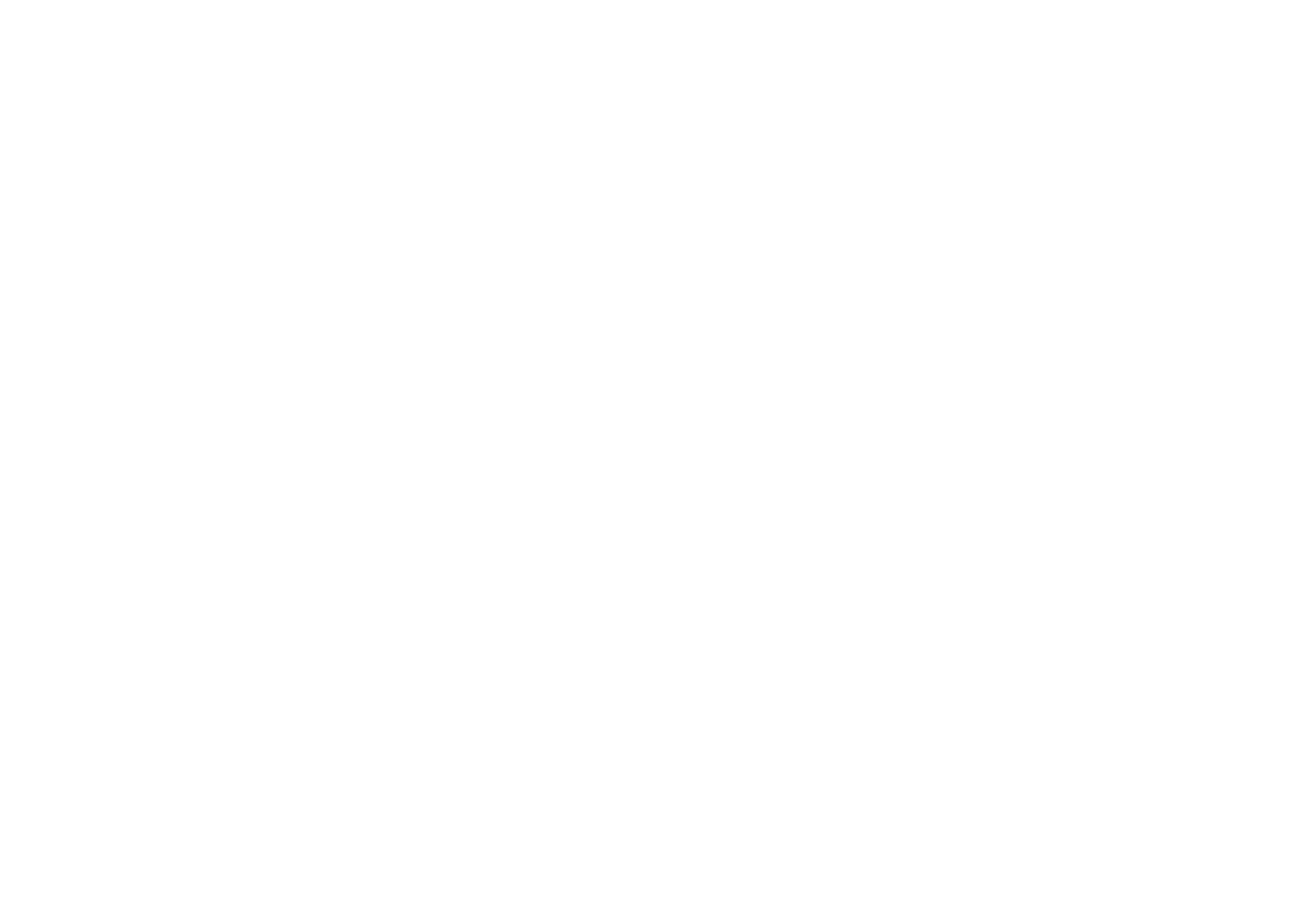## **Table 16.1 2008 - 2004Bed Utilization 2004 - 2008**

<span id="page-2-0"></span>

| <b>Description</b>      | 2008      | 2007      | 2006      | 2005      | 2004      |
|-------------------------|-----------|-----------|-----------|-----------|-----------|
| Total admissions        | 36        | 27        | 28        | 31        | 15        |
| Total discharges        | 36        | 27        | 28        | 31        | 15        |
| Number of beds          | 10        | 10        | 10        | 10        | 10        |
| Bed days available      | 3,660     | 3,650     | 3,650     | 3,650     | 3,660     |
| Patient days-overnight  |           |           |           |           |           |
| Patients days < 1 day   | 36        | 27        | 28        | 31        | 15        |
| Total patients days     | 36        | 27        | 28        | 31        | 15        |
| Bed occupancy rate      | 1.0       | 0.7       | 0.8       | 0.8       | 0.4       |
| Turnover rate           | 3.6       | 2.7       | 2.8       | 3.1       | 1.5       |
| Turnover interval *     | <b>NA</b> | <b>NA</b> | <b>NA</b> | <b>NA</b> | <b>NA</b> |
| Average daily admission | 0.1       | 0.1       | 0.1       | 0.1       | 0.04      |
| Average daily discharge | 0.1       | 0.1       | 0.1       | 0.1       | 0.04      |
| Average length of stay  | 1.0       | 1.0       | 1.0       | 1.0       | 1.0       |

*\* Most admissions are as day case patients.* . *\**

**Table 16.2 2008 - 2004General Statistics 2004 - 2008**

| <b>Description</b>         | 2008      | 2007       | 2006      | 2005      | 2004            |  |  |  |
|----------------------------|-----------|------------|-----------|-----------|-----------------|--|--|--|
| Total out-patient visits   | 14,856    | 14,228     | 11,380    | 9,988     | 9,756           |  |  |  |
| Total admissions           | 36        | 27         | 28        | 31        | 15              |  |  |  |
| Laboratory reports         | <b>NA</b> | <b>NAI</b> | <b>NA</b> | <b>NA</b> | 13 <sub>1</sub> |  |  |  |
| Radiology procedures       | 2,365     | 2,264      | 1,404     | 1,479     | 1,526           |  |  |  |
| Operations (Major / Minor) | 36        | 27         | 28        | 31        | 15 <sub>1</sub> |  |  |  |
|                            |           |            |           |           |                 |  |  |  |

*(NA) the laboratory reports were brought by the patients themselves.* . *(NA)*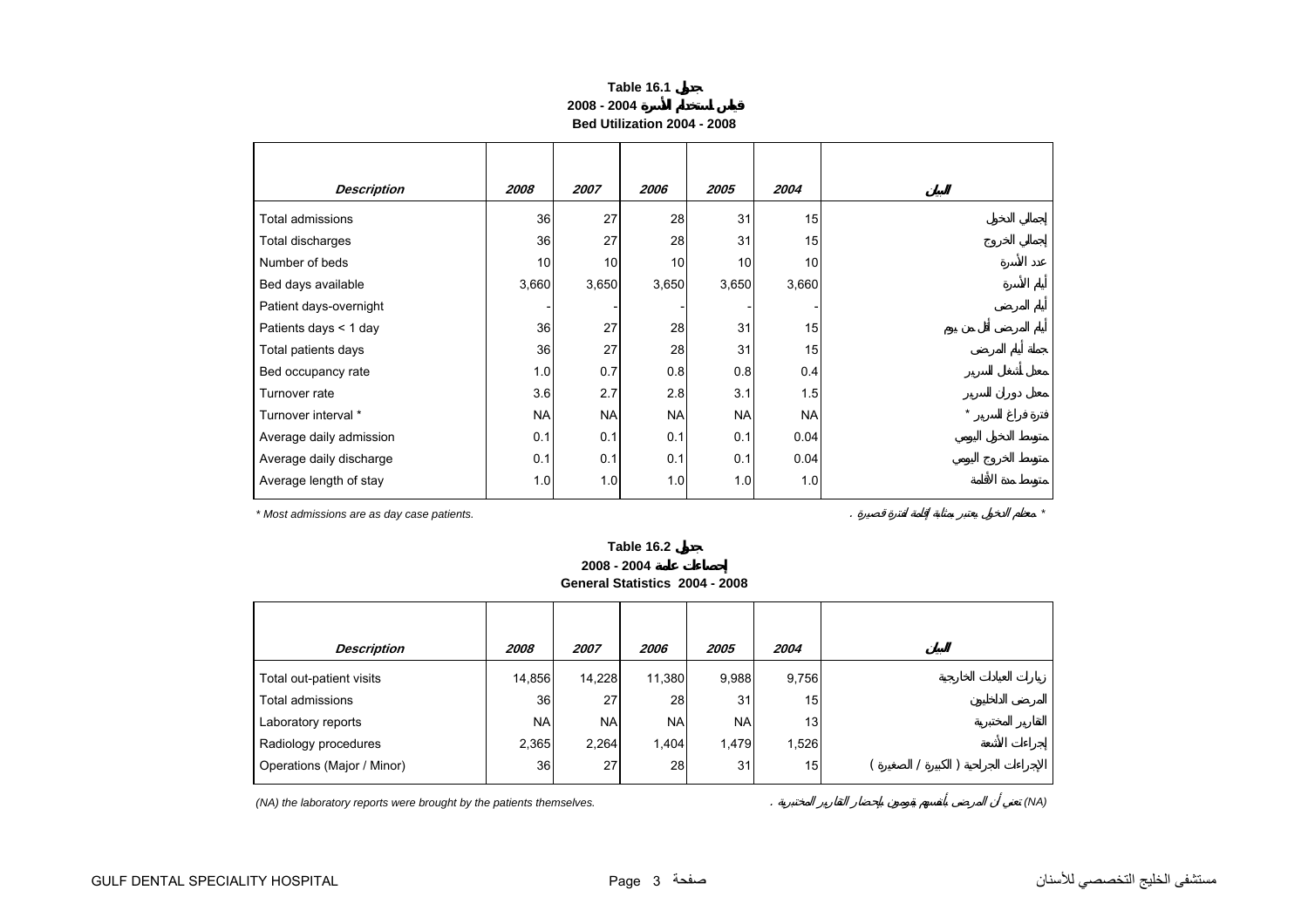## **جدول 16.3 Table القوى العاملة بالمهن الطبية والمساندة حسب الفـئة <sup>و</sup> الجنسية <sup>و</sup> النوع <sup>2008</sup> Medical and Allied Health Manpower by Category, Nationality and Sex 2008**

<span id="page-3-0"></span>

|                                      | <b>Total</b> |        |             | Non-Bahraini   |                 |             | <b>Bahraini</b> |        |             |  |
|--------------------------------------|--------------|--------|-------------|----------------|-----------------|-------------|-----------------|--------|-------------|--|
|                                      |              |        |             |                |                 |             |                 |        |             |  |
|                                      |              |        |             |                |                 |             |                 |        |             |  |
| Category                             | <b>Total</b> | Female | <b>Male</b> | <b>Total</b>   | Female          | <b>Male</b> | <b>Total</b>    | Female | <b>Male</b> |  |
| Dentists                             | 9            |        | 8           | 9 <sup>1</sup> |                 | 8           |                 |        |             |  |
| Nurses*                              | 18           | 18     |             | 18             | 18 <sup>1</sup> |             |                 |        |             |  |
| <b>Practical Nurses (Auxilliary)</b> |              |        |             |                |                 |             |                 |        |             |  |
| Dental Techinicians                  | 2            |        |             |                |                 |             |                 |        |             |  |
| Radiographers & Technician           | 2            |        |             | $\mathbf{2}$   |                 | 2           |                 |        |             |  |

*\* Nurses excluding practical nurses and other grades below staff nurse.* . : *\**